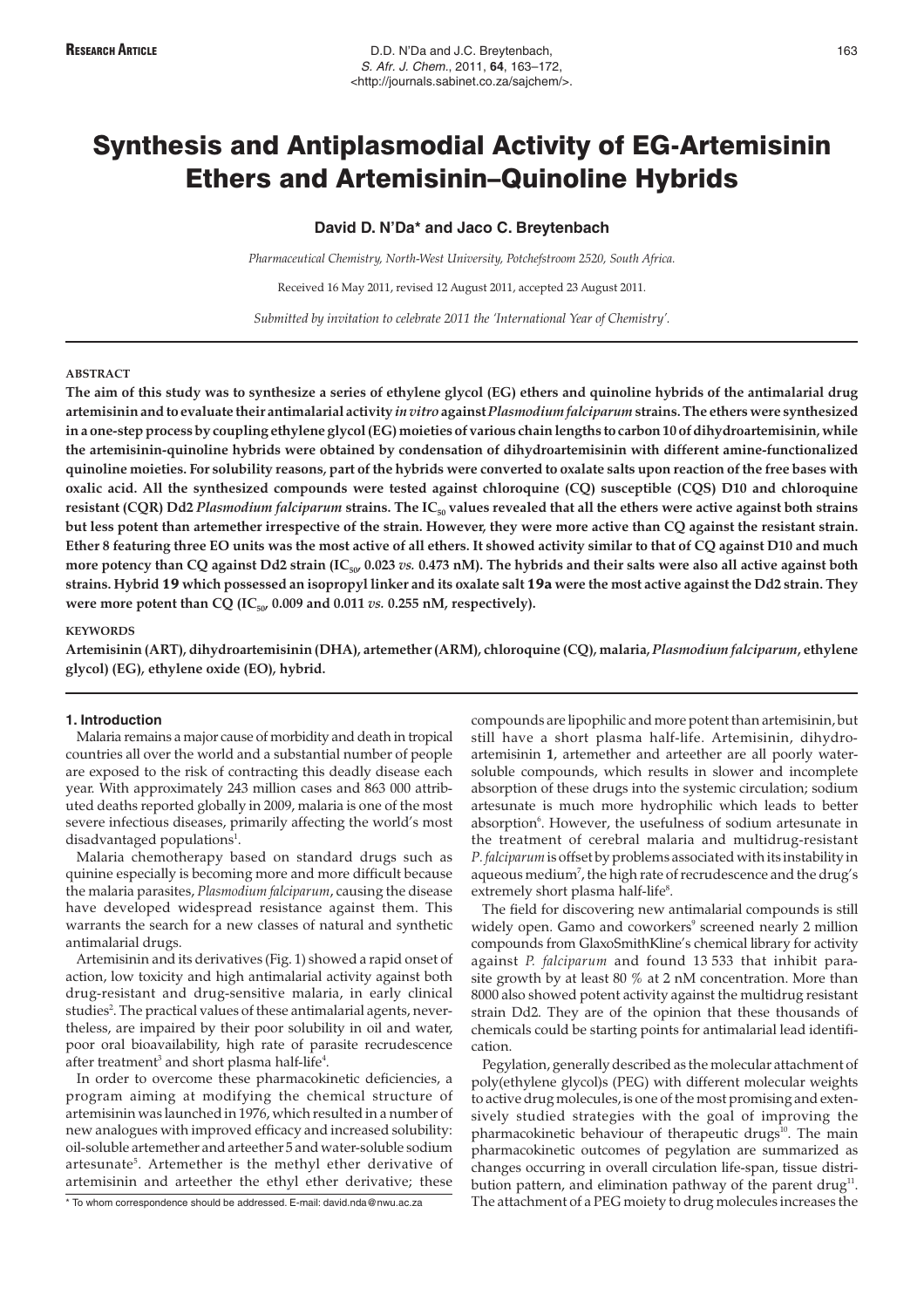







Artemether,  $R = \beta$ -OCH<sub>3</sub> Arteether,  $R = \beta$ -OCH<sub>2</sub>CH<sub>3</sub> Sodium artesunate,  $R = \alpha$ -OC(O)CH<sub>2</sub>CH<sub>2</sub>CO<sub>2</sub>Na

**Figure 1** Artemisinin and its derivatives.

overall size of the parent drug and the circulation half-life of PEGs increase with the increase in molecular weight<sup>12</sup>. Pegylated drugs are also more stable over a range of pH and temperature changes<sup>13</sup> compared with their unpegylated counterparts. Consequently, pegylation confers on drugs a number of properties that are likely to result in a number of clinical benefits, including sustained blood levels that enhance effectiveness, fewer adverse reactions, longer shelf-life and improved patient convenience<sup>14</sup>.

In search for stable, more water-soluble, highly potent, long acting artemisinin derivatives, we modified the artemisinin molecule by introducing EG moieties at its C10-position through ether linkage. Furthermore, an emerging strategy within medicinal chemistry and drug discovery is the chemical combination of two distinct pharmacophores into a single molecule, the so-called hybrid. The hybrid molecule offers a simpler and more effective way of delivering two drugs, especially when differences like elimination times occur. A careful choice of the linker can allow the intact hybrid to dissociate into its individual components or to remain fixed when metabolically resistant linker units are chosen. The first case is particularly advantageous if the individual components have different sites of action within the cell. In the second case, especially with respect to overcoming resistance, it is desirable for the hybrid to resist metabolic cleavage<sup>15</sup>.

The success of quinoline-based antimalarials were based on their excellent clinical efficacy, limited host toxicity and further so on. However, their use has been seriously eroded in recent years, mainly as a result of the development and spread of parasite resistance<sup>16</sup>. Despite this, identification of hybrid 4-aminoquinolines having multiple targets is a hope of generating effective antimalarial chemotherapy<sup>17</sup>.

Building on this information, we synthesized artemisininquinoline hybrids and evaluated their antiplasmodial activity in similar conditions as for the EG ethers of artemisinin.

We herein report the synthesis and *in vitro* activity of both artemisinin derivative-types.

# **2. Experimental Procedures**

# **2.1. Instrumentation**

Thin-layer chromatography (TLC) was performed using silica gel plates (60 $F_{254}$  Merck). Preparative flash column chromatography was carried out on silica gel (230–240 mesh, G60 Merck) and silica gel 60 (70–230 mesh ASTM, Fluka).

The <sup>1</sup>H and <sup>13</sup>C NMR spectra were recorded on a Bruker Avance III 600 spectrometer in deuterated chloroform  $(CDCI<sub>3</sub>)$ using tetramethylsilane (TMS) as internal standard. The splitting pattern abbreviations are as follows: s (singlet), d (doublet), dd (doublet of doublets),  $\delta$  (doublet of doublet of doublets), dt (doublet of triplets), t (triplet), td (triplet of doublets), tt (triplet of triplet) and m (multiplet).

The low-resolution fast atom bombardment (FAB) mass spectra (MS) were recorded for the artemisinin–EG ethers on a VG70SE mass spectrometer purchased from Thermo Fisher Scientific Inc. (Waltam, MA, USA), and using a xenon atom beam at 8 kV and a 3-nba matrix in all cases. Positive ions (MH+) and (MNa+) were recorded.

The artemisinin-quinoline hybrids were run on the Thermo Finnigan (California, US) LXQ linear ion trap using APCI as ionization mode in positive mode with Vaporizer temp of 340 °C, capillary temperature of 180 °C and discharge Current at 10 uA.

# **2.2. Synthetic Procedures**

# 2.2.1. *Synthesis of EG Ethers of Artemisinin* **3–8**

The synthesis of EG ethers of artemisinin (Scheme 1) was achieved by using with slight modifications the general method reported by Li *et al.*18, and described as follows: to a solution of DHA (1) (2.0 g, 7 mmol) and methoxy(ethylene glycol) (MEG) or ethoxy(ethylene glycol) (EEG) (14 mmol, 2.0 eq. relative to DHA) dissolved in 50 mL of anhydrous dichloromethane (DCM, CH<sub>2</sub>Cl<sub>2</sub>), was added boron trifluoride diethyl etherate  $(BF<sub>3</sub> Et<sub>2</sub>O)$  (1.0 mL) portion wise at 0 °C. The mixture was stirred at  $0^{\circ}$ C for 0.5 h, then at room temperature (RT) for 10 h. The progress of the reaction was monitored by thin layer chromatography (TLC). After completion, the reaction mixture was washed successively with a saturated  $NaHCO<sub>3</sub>$  solution, water and brine. The organic layer was dried over  $MgSO<sub>4</sub>$  and evaporated to dryness under reduced pressure. The resultant oil was purified by flash chromatography eluting with DCM:EtOAc (ratios as described below) as mobile phase. All the synthesized compounds were oils, and failed to crystallize. <sup>1</sup>H and <sup>13</sup>C NMR chemical shifts as well as FAB-MS data of compounds **3**–**8** are reported.

10 $\beta$ -(2-Methoxyethoxy)-dihydroartemisinin **3**  $(R = CH_3, n = 1)$ 

Ether **3** as obtained as clear oil in 38 % yield after purification by flash silica gel column chromatography eluting with DCM:EtOAc (20:1).  $\delta_H$  (600 MHz, CDCl<sub>3</sub>): 5.41 (1H, s, H-12), 4.80 (1H, d, *J* 4.8 Hz, H-10), 3.95–3.87 (1H, m, H-18a), 3.58–3.46 (3H, m, H-18b and H-19), 3.37-3.31 (3H, m, OCH<sub>3</sub>, H-21), 2.64-2.54 (1H, m, H-8a), 2.34 (1H, m, H-9), 2.00 (1H, m, H-5a), 1.88–1.57 (5H, m, H-5, -6 and H-8), 1.51–1.38 (4H, m, H-4 and H-7), 1.35–1.15 (3H, m, H-14) and ppm 0.95–0.82 (6H, m, H-15 and H-16);  $\delta_c$ (600 MHz, CDCl<sub>3</sub>): 103.04 (C-10), 102.89 (C-3), 88.98 (C-12), 81.60 (C-12a), 71.64 (C-19), 67.53 (C-18), 58.94 (C-21), 51.83 (C-5a), 46.52 (C-8a), 39.45 (C-9), 37.16 (C-4), 36.59 (C-7), 34.47 (C-6), 31.48 (C-14), 25.99 (C-5), 24.64 (C-8), 20.11 (C-15) and ppm 19.46 (C-16);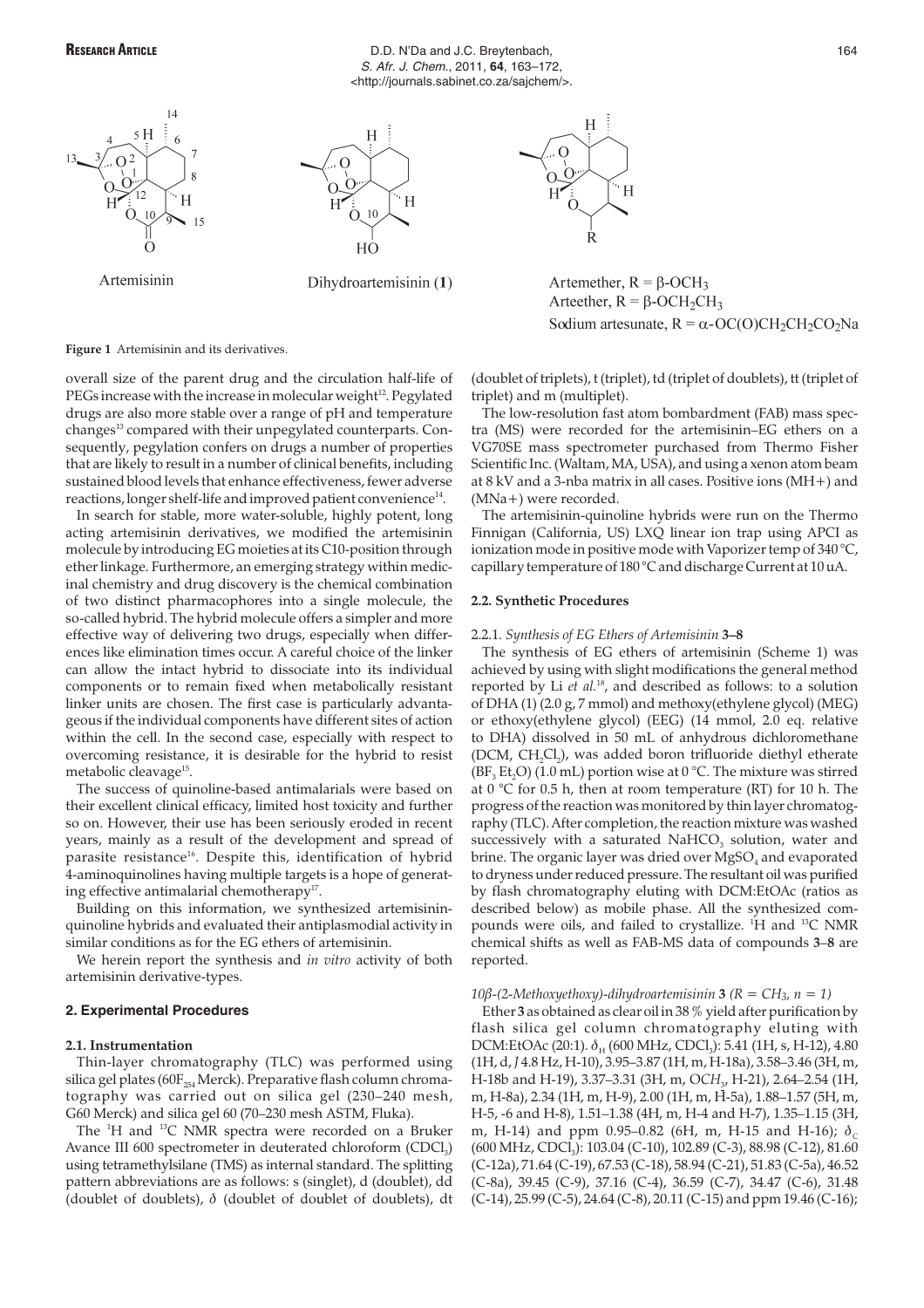# RESEARCH ARTICLE **RESEARCH ARTICLE BLOOM D.D. N'Da and J.C. Breytenbach**, **165** S. Afr. J. Chem., 2011, **64**, 163–172, <http://journals.sabinet.co.za/sajchem/>.



Dihydroartemisinin 1



EG<sub>2</sub>





 $15$ 

Artemisinin - EG ethers 3 - 8

| Compound                | R                               | n              |
|-------------------------|---------------------------------|----------------|
| 3                       | CH <sub>3</sub>                 | 1              |
| $\overline{\mathbf{4}}$ | CH <sub>3</sub>                 | $\overline{2}$ |
| 5а                      | CH <sub>3</sub>                 | 3              |
| 5h                      | CH <sub>3</sub>                 | 3              |
| 6а                      | CH <sub>2</sub> CH <sub>3</sub> | 1              |
| 6h                      | CH <sub>2</sub> CH <sub>3</sub> | 1              |
| 7                       | CH <sub>2</sub> CH <sub>3</sub> | $\overline{2}$ |
| 8                       | CH <sub>2</sub> CH <sub>3</sub> | 3              |
|                         |                                 |                |

**Scheme 1** Synthesis of artemisinin-EG ethers.

C18H30O6 (Mw 342.43, calc.); FAB *m/z*: 343.3 (MH+, 8 %), 365.4  $(MNa+, 4\%)$ .

*10*Ä*-[2-(2-Methoxyethoxy) ethoxy]-dihydroartemisinin* **4** *(R = CH3, n = 2)*

Derivative **4** was purified by flash silica column chromatography eluting with DCM:EtOAc (15:1) to produce light yellow oil: 1.28 g (47 %) yield.  $\delta_{\rm H}$  (600 MHz, CDCl<sub>3</sub>): 5.41 (1H, s, H-12), 4.80 (1H, d, *J* 2.4 Hz, H-10), 3.95–3.87 (1H, m, H-18a), 3.58–3.46 (7H, m, H-18b, -19, -21 and H-22), 3.37-3.31 (3H, s, OCH<sub>3</sub>, H-24), 2.64-2.54 (1H, m, H-8a), 2.34 (1H, dd, *J* 2.4 and14.2 Hz, H-9), 2.00 (1H, d, *J* 14.4 Hz, H-5a), 1.88–1.57 (5H, m, H-5, -6 and H -8), 1.51–1.38 (4H, m, H-4 and H-7), 1.35–1.15 (3H, m, H-14) and ppm 0.95–0.82 (6H, m, H-15 and H-16);  $\delta_c$  (600 MHz, CDCl<sub>3</sub>): 104.10 (C-10), 101.99 (C-3), 87.91 (C-12), 81.13 (C-12a), 71.95 (C-22), 70.52 (C-19), 70.40 (C-21), 67.39 (C-18), 59.03 (C-24), 52.60 (C-5a), 44.41 (C-8a), 37.36 (C-9), 36.40 (C-4), 34.60 (C-7), 30.82 (C-6), 26.16 (C-14), 24.66 (C-5), 24.48 (C-8), 20.25 (C-15) and ppm 12.87 (C-16);  $C_{20}H_{34}O_7$  (M<sub>w</sub> 386.48, calc.); FAB*m/z*: 387.3 (MH+, 12 %), 409.3 (MNa+, 11 %).

*10*Ä*-{2-[2-(2-Methoxyethoxy)ethoxy]ethoxy}-dihydroartemisinin* **5a** *(R = CH3, n = 3)*

Purification by silica gel flash chromatography eluting with DCM:EtOAc (10:1) afforded Ether **5a** as yellowish oil in 48 % yield.  $\delta$ <sub>H</sub> (600 MHz, CDCl<sub>3</sub>): 5.36 (1H, s, H-12), 4.76 (1H, d, J 4.3 Hz, H-10), 3.91–3.82 (1H, m, H-18a), 3.62–3.48 (11H, m, H-18b, -19, -21, -22, -24 and H-25), 3.31 (3H, s, H-27), 2.64–2.55 (1H, m, H-8a), 2.29 (1H, dd, *J* 4.3 and 14.1 Hz, H-9), 1.96 (1H, d, *J* 14.4 Hz, H-5a), 1.83–1.65 (4H, m, H-6 and H-8), 1.55 (2H, d, *J* 12.9, H-5), 1.43–1.34 (4H, m, H-4 and H-7), 1.29–1.11 (3H, m, H-14) and ppm 0.86 (6H, dd, *J* 6.8 and 23.3 Hz, H-15 and H-16);  $\delta$  (600 MHz, CDCl<sub>3</sub>): 103.96 (C-10), 102.05 (C-3), 87.90 (C-12), 81.12 (C-12a), 71.92 (C-25), 70.68 (C-19), 70.54 (C-21), 70.50 (C-22), 70.25 (C-24), 67.39 (C-18), 58.94 (C-27), 52.60 (C-5a), 44.41 (C-8a), 37.32 (C-9), 36.40 (C-4), 34.61 (C-7), 30.84 (C-6), 26.16 (C-14), 24.66 (C-5), 24.47 (C-8), 20.41 (C-15) and ppm 12.87 (C-16);  $C_{22}H_{38}O_8(M_w 430.58, \text{calc.})$ ; FAB  $m/z$ : 431.4 (MH+, 5 %), 453.4 (MNa+, 25 %).

*10*~*-{2-[2-(2-Methoxyethoxy)ethoxy] ethoxy}-dihydroartemisinin* **5b** *(R = CH3, n = 3)*

Ether **5b** was obtained as yellow oil 12 % yield after purification on flash silica gel eluting with DCM:EtOAc (10:1).  $\delta_{\text{H}}$  (600 MHz, CDCl3): 5.26 (1H, s, H-12), 4.44 (1H, d, *J* 9.2 Hz, H-10), 3.97 (1H, t, *J* 8.7 Hz, H-18a), 3.59 (9H, dd,*J* 6.2 and 16.2 Hz, H-18b, -19, -21, -22 and H-24), 3.49–3.46 (m, 2H, H-25), 3.31 (3H, s, H-27), 2.32 (1H,  $\delta$ , *J* 5.0, 13.5 and 16.7 Hz, H-8a), 1.95 (1H, d, *J* 9.2 Hz, H-9), 1.80 (1H, d, *J* 13.6 Hz, H-5a), 1.68–1.61 (4H, m, H-6 and H-8), 1.61 (1H, d, *J* 13.1 Hz, H-5), 1.50–1.35 (4H, m, H-4 and H-7), 1.27–1.17 (3H, m, H-14) and ppm 0.95–0.81 (6H, m, H-15 and H-16);  $\delta_c$  (600 MHz, CDCl3): 104.22 (C-10), 100.31 (C-3), 91.10 (C-12), 80.40 (C-12a), 71.90 (C-25), 70.86 (C-19), 70.71 (C-21), 70.57 (C-22), 70.42 (C-24), 68.13 (C-18), 58.93 (C-27), 51.53 (C-5a), 45.34 (C-8a), 37.32 (C-9), 36.28 (C-4), 34.28 (C-7), 32.49 (C-6), 26.01 (C-14), 24.67 (C-5), 22.21 (C-8), 20.25 (C-15) and ppm 12.55 (C-16);  $C_2H_{30}O_8$  (M<sub>w</sub> 430.58, calc.); FAB *m/z*: 431.1 (MH+, 5 %), 453.1 (MNa+, 11 %).

### 10 $\beta$ -(2-Ethoxyethoxy)-dihydroartemisinin **6a**  $(R = CH_2-CH_3, n = 1)$

Ether **6a** was afforded in 35 % yield as clear oil after purified by flash silica gel column chromatography eluting with DCM:EtOAc (15:1).  $\delta_H$  (600 MHz, CDCl<sub>3</sub>): 5.41 (1H, s, H-12), 4.93 (1H, d, *J* 4.5 Hz, H-10), 3.95-3.90 (1H, m, OCH-CH<sub>2</sub>-O, H-18a), 3.62–3.45 (5H, m, H-18b, -19 and H-21), 2.29–2.20 (1H, m, H-8a), 1.99 (1H, dd, *J* 4.5 and 42.6 Hz, H-9), 1.74–1.67 (1H, m, H-5a), 1.58–1.48 (3H, m, H-22), 1.39–1.33 (5H, m, H-5, -6 and H-8), 1.29–1.2 (4H, m, H-4 and H-7), 1.13–1.0 (3H, m, H-14) and ppm 0.95–0.89 (6H, m, H-15 and H-16);  $\delta_c$  (600 MHz, CDCl<sub>3</sub>):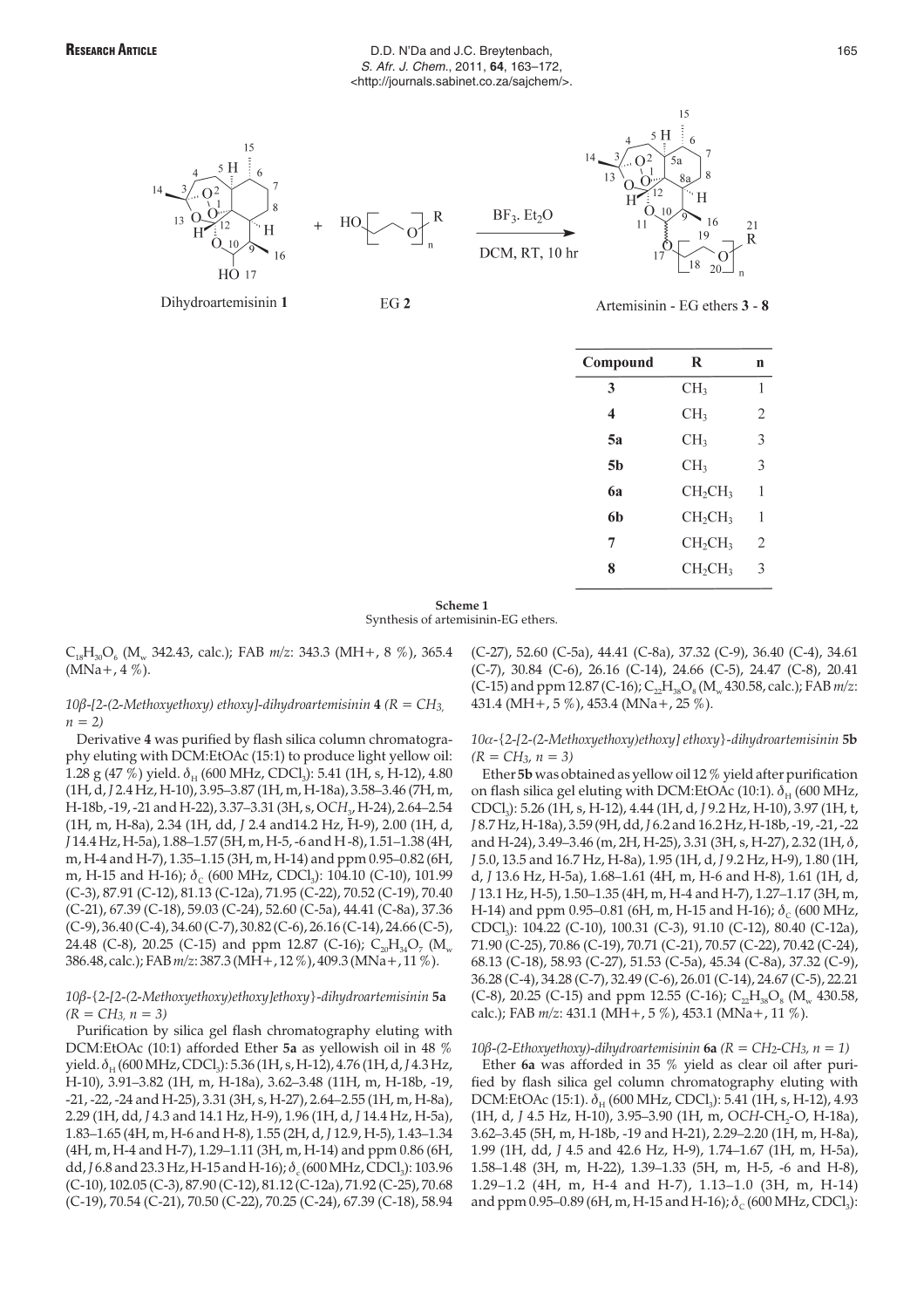102.95 (C-10),102.85 (C-3), 88.80 (C-12), 81.46 (C-12a), 69.45 (C-19), 67.51 (C-21), 66.36 (C-18), 51.80 (C-5a), 46.32 (C-8a), 39.45 (C-9), 37.15 (C-4), 36.39 (C-7), 34.45 (C-6), 31.38 (C-14), 25.82 (C-5), 24.58 (C-8), 19.97 (C-15), 19.40 (C-16) and ppm 15.08 (C-22); C19H32O6 (Mw 356.45, calc.); FAB *m/z*: 357.4 (MH+, 10 %), 379.3  $(MNa+, 7\%)$ .

# 10 $\alpha$ -(2-Ethoxyethoxy)-dihydroartemisinin **6b**  $(R = CH_2-CH_3, n = 1)$

Ether **6b** was afforded in 17 % yield as clear oil after purified by flash silica gel column chromatography eluting with DCM:EtOAc (15:1).  $\delta_H$  (600 MHz, CDCl<sub>3</sub>): 5.27 (1H, s, H-12), 4.45 (1H, d, *J* 9.3 Hz, H-10), 3.97 (1H, dd, *J* 10.7, 4.3 Hz, H-18a), 3.60–3.46 (5H, m, H-18b, -19 and H-21), 2.55 (1H, d, *J* 3.3 Hz, H-8a), 2.33 (1H, Ç, *J* 5.7, 9.3 and 28.3 Hz, H-9), 2.00–1.90 (1H, m, H-5a), 1.85–1.51 (3H, m, H-22), 1.51–1.32 (4H, m, H-4 and H-8), 1.32–1.07 (5H, m, H-5, -6 and H-7) and ppm 1.00–0.75 (9H, m, H-14, -15 and H-16);  $\delta_c$  (600 MHz, CDCl<sub>3</sub>): 104.23 (C-10), 100.35 (C-3), 91.16 (C-12), 80.40 (C-12a), 69.95 (C-19), 68.13 (C-21), 66.48 (C-18), 51.52 (C-5a), 45.34 (C-8a), 37.33 (C-9), 36.28 (C-4), 34.28 (C-7), 32.46 (C-6), 26.00 (C-14), 24.67 (C-5), 22.22 (C-8), 20.25 (C-15), 15.11 (C-16) and ppm 12.40 (C-22);  $C_{19}H_{32}O_6$  (M<sub>w</sub> 356.45, calc.); FAB *m/z*: 357.4 (MH+, 10 %), 379.3 (MNa+, 8 %).

# *10*Ä*-[2-(2-Ethoxyethoxy) ethoxy]-dihydroartemisinin* **7** *(R = CH2-CH3, n = 2)*

Ether **7** was obtained as light yellow oil 48 % yield after purification on flash silica gel eluting with DCM:EtOAc (10:1),  $C_{21}H_{36}O_{7}$ ;  $\delta_{H}$  (600 MHz, CDCl<sub>3</sub>): 5.37 (1H, s, H-12), 4.76 (1H, d, *J* 4.6 Hz, H-10), 3.92–3.86 (1H, m, H-18a), 3.62–3.45 (9H, m, H-18b, -19, -21, -22 and H-24), 2.55 (1H, dd, *J* 8.6 and 19.4 Hz, H-8a), 1.96 (1H, d, *J* 14.5 Hz, H-9), 1.77 (1H, dd, *J* 11.6 and 28.0 Hz, H-5a), 1.70–1.54 (3H, m, H-25), 1.44–1.35 (4H, m, H-4 and H-8), 1.26 (1H, d, *J* 5.7 Hz, H-6), 1.16 (4H, dt, *J* 6.0 and 13.9 Hz, H-5 and H-7) and ppm 0.90–0.82 (9H, m, H-14, -15 and H-16);  $\delta_c$  (600 MHz, CDCl3): 103.90 (C-10), 101.99 (C-3), 87.91 (C-12), 81.14 (C-12a), 70.52 (C-19), 70.27 (C-22), 69.94 (C-21), 67.39 (C-24), 66.65 (C-18), 52.56 (C-5a), 44.57 (C-8a), 37.34 (C-9), 36.41 (C-4), 34.77 (C-7), 30.82 (C-6), 26.17 (C-14), 24.67 (C-5), 24.33 (C-8), 20.24 (C-15), 15.11 (C-16) and ppm 12.97 (C-25);  $C_{19}H_{32}O_6$  (M<sub>w</sub> 400.51, calc.); FAB *m/z*: 401.5 (MH+, 8 %), 426.4 (MNa+, 7 %).

# *10*Ä*-{2-[2-(2-ethoxyethoxy)ethoxy]ethoxy}-dihydroartemisinin* **8** *(R = CH2-CH3, n = 3)*

Ether **8** as obtained as clear oil in 51 % yield after purification by flash silica gel column chromatography eluting with DCM: EtOAc (5:1).  $\delta_{\rm H}$  (600 MHz, CDCl<sub>3</sub>): 5.35 (1H, s, H-12), 4.75 (1H, d, *J* 4.4 Hz, H-10), 3.90–3.83 (1H, m, H-18a), 3.60–3.52 (13H, m, H-18b, -19, -21, -22, -24, -25 and H-27), 2.54 (1H, d, *J* 3.4 Hz, H-8a), 1.93(1H, dd, *J* 4.4 and 13.4 Hz, H-9), 1.73 (1H,  $\delta$ , *J* 8.8, 22.1 and 41.2 Hz, H-5a), 1.54–1.48 (3H, m, H-28), 1.40–1.35 (4H, m, H-4 and H-8), 1.25 (1H, d, *J* 5.7 Hz, H-6), 1.2 -1.0 (4H, m, H-5 and H-7) and ppm 0.90–0.82 (9H, m, H-14, -15 and H-16);  $\delta_c$  (600 MHz, CDCl3): 104.00 (C-10), 102.06 (C-3), 87.81 (C-12), 81.09 (C-12a), 70.65 (C-19), 70.59 (C-25), 70.55 (C-24), 70. 47 (C-21), 69.78 (C-22), 67.37 (C-27), 66.67 (C-18), 52.62 (C-5a), 44.42 (C-8a), 37.38 (C-9), 36.38 (C-4), 34.66 (C-7), 30.88 (C-6), 26.13 (C-14), 24.64 (C-5), 24.30 (C-8), 20.33 (C-15), 15.15 (C-16) and ppm 12.94 (C-28);  $C_{23}H_{40}O_8$ (M<sub>w</sub> 444.56, calc.); FAB  $m/z$ : 467 (MNa+, 38 %).

## 2.2.2. *Synthesis of Artemisinin-Quinoline Hybrids* **16–21**

The target hybrids were obtained in a three-step process starting from commercially available dihydroartemisinin and 4,7-dichloroquine.

In the first step, amine-functionalized quinolines **10–15** were

prepared by condensation of various diamines with 4,7-dichloroquinoline (Scheme 2) according to a method reported by N'Da *et al.*19.

### *7-Chloro-4-(1,2-diaminoethyl) quinoline* **10**

Off-white crystals;  $\delta_H$  (600 MHz, CD<sub>3</sub>OD): 8.35 (1H, d, *J* 5.6 Hz, H-2'), 8.10 (1H, d, *J* 9.0 Hz, H-5'), 7.76 (1H, d, *J* 2.1 Hz, H-8'), 7.39 (1H, dd, *J* 2.1 and 9.0 Hz, H-6'), 6.55 (1H, d, *J* 5.6 Hz, H-3'), 3.43 (2H, t, *J* 6.4 Hz, H-3") and ppm 2.97 (2H, t, *J* 6.4 Hz, H-4");  $\delta_c$ (600 MHz, CD<sub>3</sub>OD): 152.83 (C-2'), 149.68 (C-4'), 136.34 (C-7'), 127.62 (C-8'), 124.34 (C-5'), 118.82 (C-6'), 98.71 (C-3'), 46.37 (C-3'') and ppm 40.88 (C-4'').

## *7-Chloro-4-(1,3-diaminopropyl) quinoline* **11**

Off-white crystals;  $\delta_H$  (600 MHz, CD<sub>3</sub>OD): 8.33 (1H, d, *J* 5.6 Hz, H-2'), 8.05 (1H, d, *J* 9.0 Hz, H-5'), 7.75 (1H, d, *J* 2.0 Hz, H-8'), 7.37 (1H, dd, *J* 2.1 and 9.0 Hz, H-6'), 6.50 (1H, d, *J* 5.6 Hz, H-3'), 3.40 (2H, t, *J* 7.0 Hz, H-3''), 2.79 (2H, t, *J* 7.1 Hz, H-5'') and ppm 1.89  $(2H, m, H-4'')$ ;  $\delta_c$  (600 MHz, CD<sub>3</sub>OD): 152.68 (C-2'), 149.67 (C-4'), 136.29 (C-7'), 127.61 (C-8'), 125.96 (C-5'), 124.28 (C-6'), 99.65 (C-3'), 41.73 (C-5''), 40.28 (C-3'') and ppm 32.03 (C-4'').

# *7-Chloro-4-(1,4-diaminophenyl) quinoline* **12**

Dark brown crystals;  $\delta_{\rm H}$  (600 MHz, CD<sub>3</sub>OD): 8.26 (1H, d, *J* 5.6 Hz, H-2'), 8.23 (1H, d,*J* 9.0 Hz, H-5'), 7.80 (1H, d,*J* 2.1 Hz, H-8'), 7.43 (1H, dd, *J* 2.1 and 9.0 Hz, H-6'), 7.08 (2H, d, *J* 8.5 Hz, H-3''), 6.81 (2H, d, *J* 8.6 Hz, H-4") and ppm 6.58 (1H, d, *J* 5.6 Hz, H-3");  $\delta_c$ (600 MHz, CD<sub>3</sub>OD): 151.80 (C-3"), 150.05 (C-2'), 149.46.10 (C-4), 133.60 (C-6''), 127.53 (C-7'), 126.37 (C-8'), 124.33 (C- 5'), 124.22 (C-6'), 117.58 (C-5''), 114.54 (C-4'') and ppm 100.24 (C-3).

## *7-Chloro-4-(1,2-diaminopropyl)quinoline* **13**

Off-white crystals;  $\delta_H$  (600 MHz, CD<sub>3</sub>OD): 8.34 (1H, d, *J* 5.6 Hz, H-2'), 8.12 (1H, d, *J* 9.0 Hz, H-5'), 7.76 (1H, d, *J* 2.0 Hz, H-8'), 7.39 (1H, dd, *J* 2.0 and ppm 9.0 Hz, H-6'), 6.55 (1H, d, *J* 5.6 Hz, H-3'), 3.27 (2H, dd, *J* 5.8 and 7.9 Hz, H-4'') and ppm 3.25–3.21 (1H, m, H-3''), 1.19 (3H, d, *J* 5.7 Hz, H-6");  $\delta_c$  (600 MHz, CD<sub>3</sub>OD): 150.62 (C-2'), 148.68 (C-4), 135.21 (C-7'), 128.51 (C-8'), 125.86 (C-5'), 124.38 (C-6), 99.45 (C-3'), 51.77 (C-3''), 46.49 (C-4'') and ppm 21.09  $(C-6'')$ .

### *7-Chloro-4-(piperazin-1-yl) quinoline* **14**

Off white crystals;  $\delta_H$  (600 MHz, CD<sub>3</sub>OD): 8.62 (1H, d, *J* 5.2 Hz, H-2'), 8.04 (1H, d, *J* 9.0 Hz, H-5'), 7.91 (1H, d, *J* 2.0 Hz, H-8'), 7.50 (1H, dd, *J* 2.0 and 9.0 Hz, H-6'), 6.99 (1H, d, *J* 5.2 Hz, H-3'), 3.24–3.20 (4H, m, H-3") and ppm 3.12–3.08 (4H, m, H-4");  $\delta_c$ (600 MHz, CD<sub>3</sub>OD): 156.88 (C-2'), 152.18 (C-4'), 133.46 (C-7'), 128.03 (C-8'), 126.10 (C-5'), 125.58 (C-6'), 109.22 (C-3'), 54.03 (C-3'') and ppm 46.40 (C-4'').

### *7-Chloro-4-(2-piperazinyl-ethylamino)quinoline* **15**

Brown white crystals;  $\delta_{\rm H}$  (600 MHz, CD<sub>3</sub>OD): 8.61 (1H, d, *J* 5.2 Hz, H-2'), 8.01 (1H, d,*J* 9.0 Hz, H-5'), 7.90 (1H, d,*J* 2.0 Hz, H-8'), 7.48 (1H, dd,*J* 2.1 and 9.0 Hz, H-6'), 6.98 (1H, d,*J* 5.2 Hz, H-3'), 3.27 (4H, s, H-4''), 2.81 (2H, t, *J* 6.5 Hz, H-5''), 2.76 (4H, s, H-3'') and ppm 2.57 (2H, t, *J* 6.5 Hz, H-6");  $\delta_c$  (600 MHz, CD<sub>3</sub>OD): 151.96 (C-2'), 150.00 (C-4'), 133.41 (C-7'), 127.53 (C-8'), 124.14 (C-5'), 123.91 (C-6'), 98.73 (C-3), 61.30 (C-3''), 54.16 (C-4''), 53.08 C-5'') and ppm 39.01 (C-6'').

In the second step, DHA **1** is reacted with bromoethanol in the presence of boron trifluoride etherate yielding artemisinin derivative **9** (Scheme 3). Thus, to a solution of dihydroartemisinin (10.0 g, 352 mmol) and 2-bromoethanol (9.3 g, 74 mmol) in CH<sub>2</sub>Cl<sub>2</sub> (40 mL),  $BF<sub>3</sub> Et<sub>2</sub>O$  (15 drops) was added at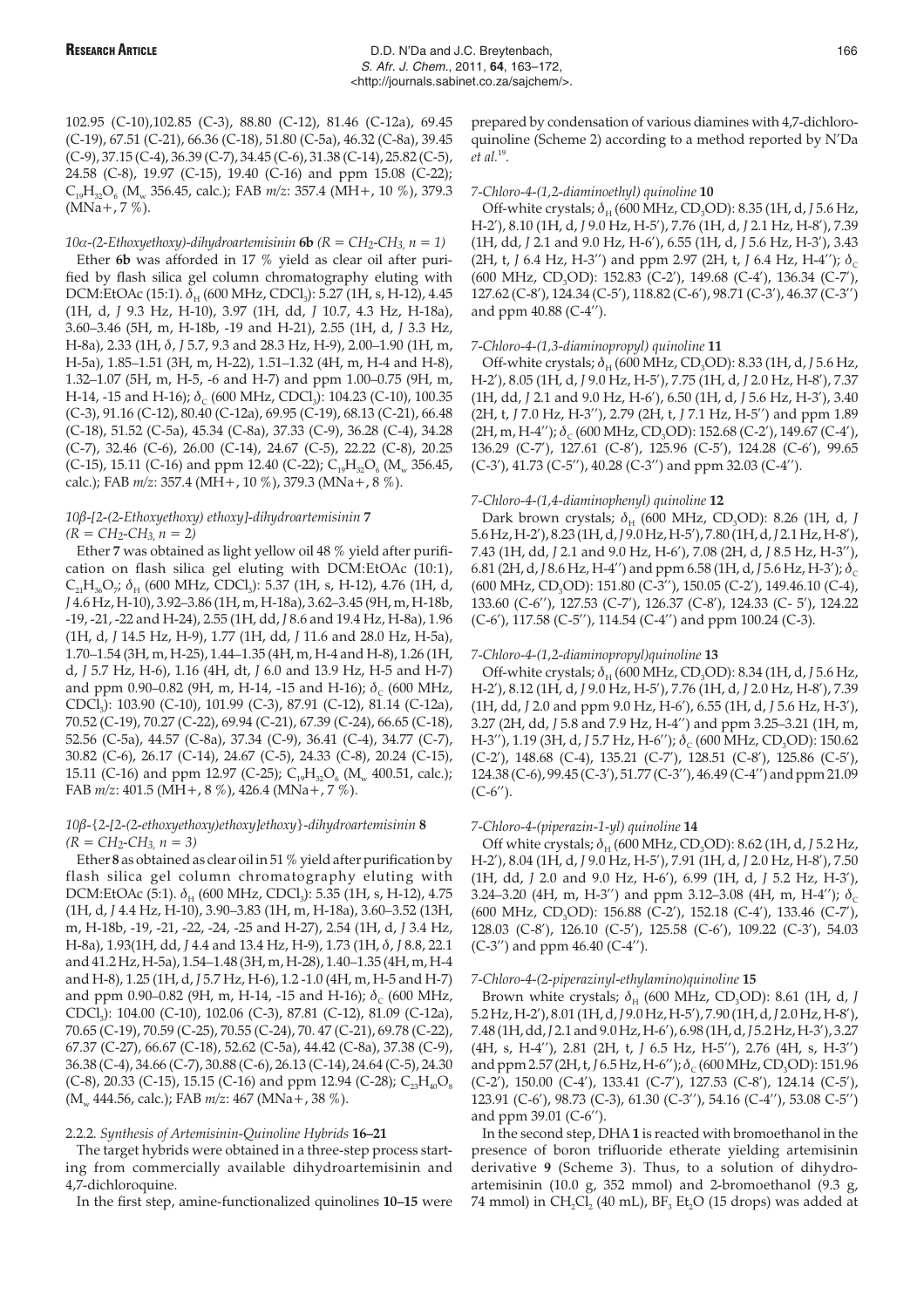# RESEARCH ARTICLE **RESEARCH ARTICLE BLOOM D.D. N'Da and J.C. Breytenbach**, **167 167** S. Afr. J. Chem., 2011, **64**, 163–172, <http://journals.sabinet.co.za/sajchem/>.







**Scheme 2** Synthesis of amino functionalized quinoline intermediates **10**–**15**.

0 °C. The reaction mixture was stirred at room temperature for 6 h. After the reaction mixture was washed with a saturated NaHCO<sub>3</sub> solution, water and brine, the organic layer was dried with MgSO<sub>4</sub> and evaporated to dryness under reduced pressure. The residue was recrystallized form petroleum ether to give 9,7 g (71  $%$  yield); of 9 as white crystals<sup>20</sup>.

# *10*Ä*-(2-Bromoethoxy)-dihydroartemisinin* **9**

 $R_f = 0.75$  (DCM).  $\delta_H$  (600 MHz, CDCl<sub>3</sub>): 5.46 (1H, s, H-12), 4.82 (1H, d, *J* 3.4 Hz, H-10), 4.09 (1H, Ç, *J* 5.5, 6.6 and 11.8 Hz, H-1''a), 3.79–3.73 (1H, m, H-1''b), 3.51–3.47 (2H, m, H-2''), 2.66–2.59 (1H, m, H-8a), 2.39–2.30 (1H, dd, *J* 3.4 and 6.4 H-9), 2.01 (1H, m, H-5a), 1.92–1.81 (m, 2H, H-4), 1.75 (2H, m, H-8), 1.73-1.66 (2H, m, H-7), 1.63-1.48 (1H, m, H-6), 1.41 (3H, s, H-14), 0.93 (3H, d, *J* 6.4 Hz,

H-16) and ppm 0.91 (3H, d, *J* 7.4 Hz, H-15);  $\delta$  (600 MHz, CDCl<sub>3</sub>): 104.10 (C-3), 102.02 (C-10), 88.12 (C-12), 81.07 (C-12a), 68.14 (C-1''), 52.54 (C-5a), 44.33 (C-8a), 37.36 (C-6), 36.37 (C-4), 34.63 (C-7), 31.41 (C-2''), 30.86 (C-9), 26.12 (C-14), 24.62 (C-5), 24.33 (C-8), 20.34 (C-15) and ppm 12.95 (C-16).

This recation usually leads to a racemate (mixture of  $\alpha$  and  $\beta$ epimers). However, in this study only the  $10\beta$ -epimer 9 was isolated<sup>20</sup>.

Finally, the hybrids **16**–**21** were obtained by treatment of the intermediate **9** with the various quinoline based primary/secondary amines (Scheme 4). For solubility reason, portion of each free base hybrid was converted into its oxalate salt upon equimolar reaction between the base and oxalic acid. The reaction is described as follows: an excess of dry diethylether and



**Scheme 3** Synthesis of 2-(10 $\beta$ -dihydroartemisinoxy) ethylbromide 9.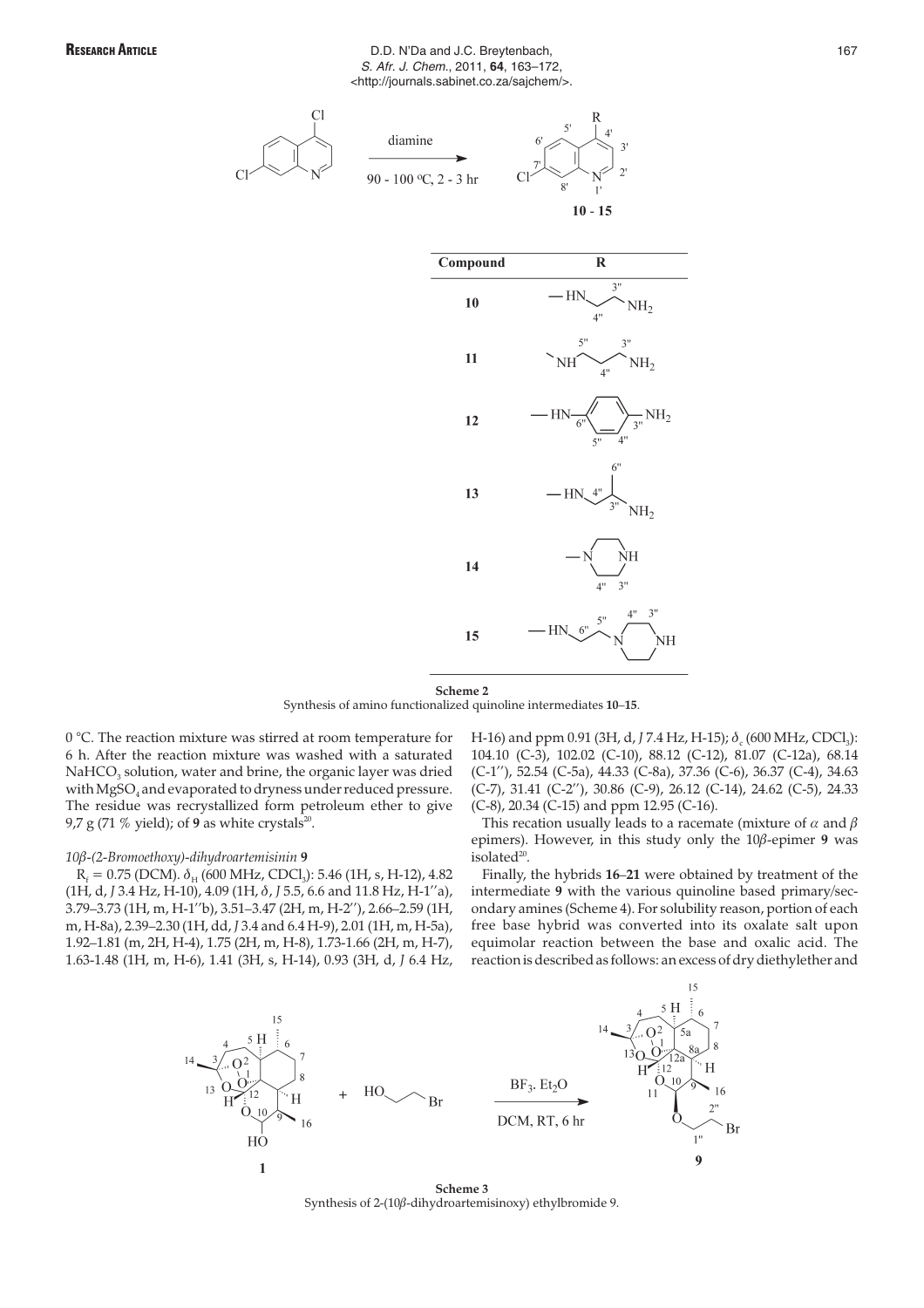# RESEARCH ARTICLE **RESEARCH ARTICLE BLOOM D.D. N'Da and J.C. Breytenbach**, **168** S. Afr. J. Chem., 2011, **64**, 163–172, <http://journals.sabinet.co.za/sajchem/>.





 $15$ 



#### **Scheme 4**

Synthesis of DHA-quinoline hybrids **16–21** (spacers are directed from DHA to quinoline ring).

a minimum of methanol were added to 1 equivalent of free base. Oxalic acid (1 equivalent), dissolved in dry diethylether was added dropwise to the base solution. The precipitate which formed subsequently upon stirring at room temperature for 20 mn, was filtered off and dried in vacuo to give the oxalate salts.

As the <sup>1</sup>H NMR data for the oxalate salts were a repetition to that of the free bases **16**–**21**, only the latters are reported. In the MS spectra of compounds **16–21,** the presence of one chlorine atom can be deduced by the presence of two peaks in a 3:1 ratio separated by 2 mass units.

# *{2-[(7-Chloroquinolin-4-yl)amino]ethyl}(2-{(10*Ä*-dihydroartemisini n-10-yl)oxy}ethyl)amine* **16**

Hybrid 16 was obtained as yellowish oil in 59  $\%$  yield; R<sub> $i$ </sub> = 0.46 (DCM/MeOH 9:1). δ<sub>H</sub> (600 MHz, CDCl<sub>3</sub>): 8.44 (1H, d, *J* 5.3 Hz, H-2'), 7.88 (1H, d, *J* 1.6 Hz, H-5'), 7.69 (1H, d, *J* 8.9 Hz, H-8'), 7.28

(1H, dd, *J* 1.6 and 8.9 Hz, H-6'), 6.32 (1H, d, *J* 5.3 Hz, H-3'), 5.33 (1H, s, H-12), 4.76 (1H, d, *J* 3.3 Hz, H-10), 3.92 (1H, dt, *J* 5.0 and 10.1 Hz, H-1''a), 3.57–3.45 (m, 1H, H-1''b), 3.32–3.23 (2H, t, *J* 5.6 Hz, H-4''), 3.00 (2H, t,*J* 5.6 Hz, H-3''), 2.87–2.75 (2H, m, H-2''), 2.58 (1H, dt, *J* 3.3 and 7.7 Hz, H-9), 1.38 (3H, s, H-14), 0.82 (3H, d, *J* 7.4 Hz, H-16) and ppm 0.80 (3H, d, *J* 5.5 Hz, H-15);  $\delta_c$  (600 MHz, CDCl3): 151.79 (C-2'), 149.87 (C-4'), 148.83 (C-8'), 134.74 (C-7'), 128.34 (C-8a), 125.17 (C-6'), 121.39 (C-5'), 117.24 (C-4'), 104.05 (C-3), 102.00 (C-10), 99.01 (C-3'), 87.77 (C-12), 80.84 (C-12a), 67.58 (C-1"), 52.30 (C-5a), 48.55 (C-2"), 47.11 (C-3"), 43.90 (C-8a), 42.00 (C-4"), 37.37 (C-6), 36.23 (C-4), 34.36 (C-7), 30.71 (C-9), 26.05 (C-14), 24.48 (C-5), 24.42 (C-8), 20.15 (C-15) and ppm 12.92 (C-16); C<sub>28</sub>H<sub>38</sub>ClN<sub>3</sub>O<sub>5</sub> (M<sub>w</sub> 532.07, calc.); APCI *m*/z: 532.3 (M<sup>+</sup>, 100 %).

# *{3-[(7-Chloroquinolin-4-yl)amino]propyl}(2-{(10*Ä*-dihydroartemisin in-10-yl)oxy}ethyl)amine* **17**

Hybrid 17 was obtained as yellow oil in 35 % yield;  $R_6 = 0.49$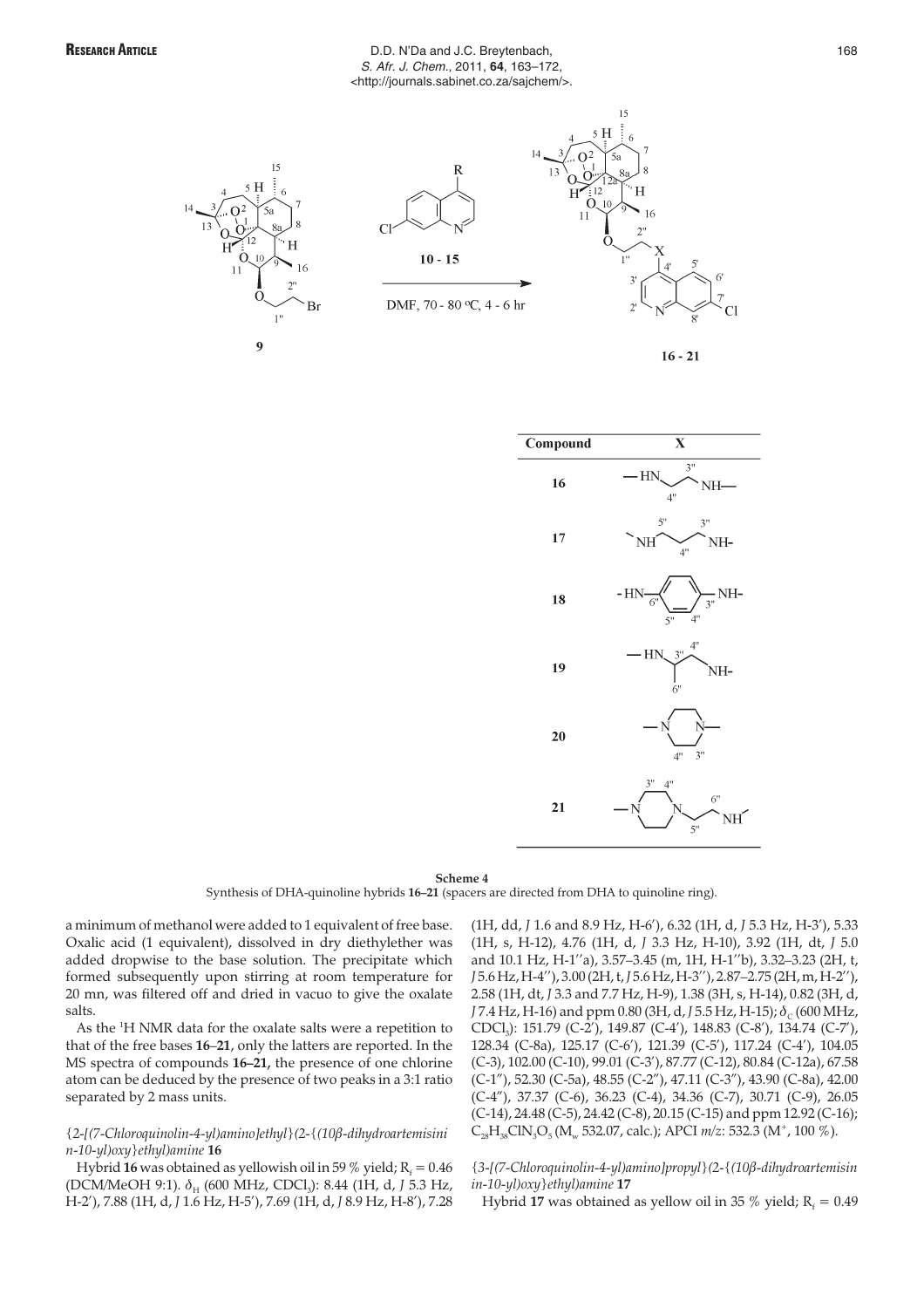(DCM/MeOH 9:1); δ<sub>H</sub> (600 MHz, CDCl<sub>3</sub>): 8.44 (1H, d, *J* 5.4 Hz, H-2'), 7.91 (1H, d, *J* 1.8 Hz, H-5'), 7.70 (1H, d, *J* 8.9 Hz, H-8'), 7.37 (1H, dd, *J* 2.0 and 8.9 Hz, H-6'), 6.28 (1H, d, *J* 5.5 Hz, H-3'), 5.38 (1H, s, H-12), 4.84 (1H, d, *J* 3.4 Hz, H-10), 4.03 (1H, dt, *J* 5.2 and 10.4 Hz, H-1a"), 3.60 (1H, dt, *J* 5.1 and 10.3 Hz, H-1b"), 3.38 (2H, t, *J* 5.9 Hz, H-5"), 2.94 (2H, t, *J* 5.4 Hz, H-3"), 2.87 (2H, t, *J* 5.2 Hz, H-2"), 2.68–2.61 (1H, m, H-9), 1.91 (2H, dt, *J* 5.6 and 11.2 Hz, H-4"), 1.42 (3H, s, H-14) and ppm 0.87 (6H, dd, *J* 6.6 and 9.4 Hz, H-15 and H-16);  $\delta_c$  (600 MHz, CDCl<sub>3</sub>): 151.41 (C-2'), 150.73 (C-4'), 148.40 (C-8a'), 135.00 (C-7'), 127.95 (C-8'), 125.25 (C-6'), 121.95 (C-5'), 117.38 (C-4'), 104.22 (C-3), 102.33 (C-10), 98.14 (C-3'), 87.82 (C-12), 80.90 (C-12a), 67.79 (C-1"), 52.41 (C-5a), 49.19 (C-2" and C-3"), 44.21 (C-8a), 43.88 (C-5"), 37.46 (C-6), 36.32 (C-4), 34.46 (C-7), 30.79 (C-9), 27.11 (C-4"), 26.11 (C-14), 24.62 (C-5), 24.57 (C-8), 20.27 (C-15) and ppm 13.02 (C-16);  $C_{29}H_{40}CIN_3O_5 (M_{w}$ 546.01, calc.); APCI  $m/z$ : 546.34 (M<sup>+</sup>, 100 %), 548.33.

# 1-N-(7-Chloroquinolin-4-yl)-4-N-(2-{(10β-dihydroartemisinin-*10-yl)oxy}ethyl)benzene-1,4-amine* **18**

Hybrid 18 was isolated as brownish oil in 35 % yield;  $R_f = 0.57$ (DCM/MeOH 9:1);  $\delta_{\rm H}$  (600 MHz, CDCl<sub>3</sub>): 8.40 (1H, d, *J* 5.4 Hz, H-2'), 7.94 (1H, d, *J* 2.1 Hz, H-5'), 7.85 (1H, d, *J* 8.9 Hz, H-8'), 7.36 (1H, dd, *J* 2.1 and 8.9 Hz, H-6'), 7.08 (2H, d, *J* 8.6 Hz, H-4"), 6.64 (2H, d, *J* 8.7 Hz, H-5"), 6.57 (1H, d, *J* 5.4 Hz, H-3'), 5.36 (1H, s, H-12), 4.81 (1H, d, J 3.4 Hz, H-10), 4.01 (1H,  $\delta$ , J 4.1, 6.2 and 10.3 Hz, H-1a"), 3.64 (1H, Ç, *J* 4.1, 6.5 and 10.4 Hz, H-1b"), 3.38–3.25 (2H, m, H-2"), 2.67–2.59 (1H, m, H-9), 2.34 (1H, td, *J* 3.9 and 14.1 Hz, H-4a), 2.04–1.96 (1H, m, H-4b), 1.41 (3H, s, H-14), 0.92 (3H, d, *J* 7.5 Hz, H-16) and ppm 0.91 (3H, d, *J* 1.8 Hz, H-15);  $\delta_c$ (600 MHz, CDCl<sub>3</sub>): 151.71 (C-2'), 149.65 (C-8'), 149.32 (C-4'), 146.45 (C-4'), 135.02 (C-7'), 128.67 (C-7"), 128.57 (C-8'), 126.64 (C-4''), 125.51 (C-6'), 121.24 (C-5'), 117.33 (C-4), 113.82 (C-5''), 104.14 (C-3), 102.19 (C-10), 101.13 (C-3'), 87.87 (C-12), 80.92 (C-12a), 66.95 (C-1"), 52.38 (C-5a), 44.20 (C-8a), 43.85 (C-2"), 37.38 (C-6), 36.30 (C-4), 34.49 (C-7), 30.78 (C-9), 26.09 (C-14), 24.60 (C-5), 24.53 (C-8), 20.27 (C-15) and ppm 13.00 (C-16);  $C_{36}H_{38}CIN_{3}O_{5}$ (M<sub>w</sub> 580.11, calc.); APCI  $m/z$ : 580.36 (M<sup>+</sup>, 100 %), 582.37.

# *{1-[(7-Chloroquinolin-4-yl)amino]propan-2-yl}(2-{(10*Ä*-dihydroarte misinin-10-yl)oxy}ethyl)amine* **19**

Compound **19** was racemate (mixture 3''R and 3''S isomers) isolated as fluffy light brown crystals in 45 % yield; Mp: 67 °C;  $\delta_{\rm H}$ (600 MHz, CDCl<sub>3</sub>): 8.47 (2H, d, J 4.7 Hz, H-2'), 7.93-7.88 (m, 2H, H-5'), 7.71–7.66 (2H, m, H-8'), 7.33 (2H, dd, *J* 2.1 and 8.9 Hz, H-6'), 6.41–6.38 (1H, m, H-3'), 6.35–6.31 (1H, m, H-3'), 5.99 (s, 1H, H-6"), 5.75 (dd, *J* = 36.6, 5.9 Hz, 1H, H-6"), 5.37–5.33 (1H, m, H-12), 5.29 (1H, s, H-12), 4.78 (1H, dd, *J* 4.1 and 7.4 Hz, H-10), 4.76 (1H, d, *J* 3.4 Hz, H-10), 3.96 (1H, Ç, *J* 3.8, 7.1 and 10.3 Hz, H-1''a), 3.90 (1H, Ç, *J* 4.3, 6.4 and 10.5 Hz, H-1''a), 3.78 (1H, dt, *J* 5.8 and 11.8 Hz, H-3"), 3.73 (1H, dt, *J* 5.6 and 11.6 Hz, H-4"), 3.57–3.51 (1H, m, H-1''b), 3.48 (1H, Ç, *J* 3.8, 6.6 and 10.2 Hz, H-1''b), 3.30 (1H, t, *J* 15.4 Hz, H-4''a), 3.10 (1H, tt, *J* 6.4 and 12.9 Hz, H-3"), 3.05–2.96 (1H, m, H-4''b), 2.96–2.75 (4H, m, H-2"), 1.40 (s, 3H, H-14), 1.38 (s, 3H, H-14), 1.27 (3H, dd, *J* 4.0 and 6.3 Hz, H-6"), 1.20 (1H, dd, *J* 3.5 and 6.3 Hz, H- 6"), 0.84–0.80 (6H, m, H-16) and ppm 0.79 (6H, dd, *J* 2.8 and 6.8 Hz, H-15);  $\delta$  (600 MHz, CDCl<sub>3</sub>): 151.90 (C-2'), 151.85 (C-2'), 149.99 (C-4'), 149.22 (C-4'), 149.15 (C-8'a), 148.93 (C-8'), 134.82 (C-7'), 128.58 (C-8'), 128.51 (C-8'), 125.32 (C-6'), 125.24 (C-6'), 121.32 (C-5'), 121.25 (C-5'), 117.49 (C-4'a), 117.34 (C-4'a), 104.11 (C-3), 104.07 (C-3), 102.04 (C-3'), 101.80 (C-3'), 99.32 (C-10), 99.11 (C-10), 87.84 (C-12), 87.75 (C-10), 80.90 (C-12a), 80.84 (C-12a), 67.80 (C-1"), 67.57 (C-1"), 54.12 (C-4"), 53.95 (C-4"), 52.33 (C-5a), 51.30 (C-5a), 49.28 (C-2"), 49.23 (C-2"), 47.59 (C-5"), 47.43 (C-5"), 44.18 (C-8a), 44.15 (C-8a), 37.43 (C-6), 37.41 (C-6), 36.29

(C-4), 36.27 (C-4), 34.40 (C-7), 30.72 (C-9), 26.11 (C-14), 24.54 (C-5), 24.50 (C-5), 24.42 (C-8), 24.39 (C-8), 20.19 (C-15), 19.18 (C-15), 18.06 (C-6''), 17.95 (C-6''), 12.99 (C-16) and ppm 12.90 (C-16); C<sub>29</sub>H<sub>40</sub>ClN<sub>3</sub>O<sub>5</sub> (M<sub>w</sub> 546.01, calc.); APCI *m*/z: 546.27 (M<sup>+</sup>, 90 %), 548.29.

# *7-Chloro-4-[4-{2-[10*Ä*-dihydroartemisinin-10-yl]oxy}ethyl)piperazi n-1-yl]quinoline* **20**

Hybrid **20** was obtained as fluffy light yellow crystals in 39 % yield; Mp: 77 °C; R<sub>f</sub> = 0.72 (DCM/MeOH 9:1);  $\delta_{\rm H}$  (600 MHz, CDCl3): 8.69 (1H, d, *J* 4.9 Hz, H-2'), 8.01 (1H, d, *J* 1.8 Hz, H-5'), 7.91 (1H, d, *J* 8.9 Hz, H-8'), 7.39 (1H, dd, *J* 1.8 and 9.0 Hz, H-6'), 6.80 (1H, d, *J* 5.0 Hz, H-3'), 5.47 (s, 1H, H-12), 4.82 (1H, d, *J* 3.3 Hz, H-10), 4.02–3.95 (m, 1H, H-1''a), 3.62–3.55 (m, 1H, H-1"b), 3.24–3.14 (4H, m, H-3"), 2.73 (4H, dd, *J* 6.8 and 12.5 Hz, H-4"), 2.71–2.65 (2H, m, H-2"), 2.65–2.58 (1H, m, H-9), 2.34 (1H, td, *J* 3.8 and 14.0 Hz, H-4a), 2.04–1.97 (1H, m, H-4b), 1.41 (3H, s, H-14), 0.93 (3H, d, *J* 6.4 Hz, H-16), 0.90 (3H, d, *J* 7.4 Hz, H-15); δ<sub>c</sub> (600 MHz, CDCl<sub>3</sub>): 157.00 (C-2'), 151.91 (C-4'), 134.84 (C-7'), 128.82 (C-8'), 126.09 (C-6'), 125.18 (C-5'), 108.89 (C-3'), 104.06 (C-3), 102.02 (C-10), 87.93 (C-12), 81.09 (C-12a), 65.83 (C-1"), 57.86 (C-2"), 53.28 (C-3"), 52.52 (C-5a), 52.26 (C-4"), 44.38 (C-8a), 37.54 (C-6), 36.37 (C-4), 34.65 (C-7), 30.83 (C-9), 26.17 (C-14), 24.72 (C-5), 24.40 (C-8), 20.33 (C-15) and ppm 13.07 (C-16);  $C_{30}H_{40}CIN_{3}O_{5}$ (M<sub>w</sub> 558.11, calc.); APCI  $m/z$ : 558.43 (M<sup>+</sup>, 100 %), 560.25.

# *7-Chloro-N-{2-[4-(2-{10*Ä*-dihydroartemisinin-10-yl]oxy}ethyl)piper azin-1-yl]ethyl}quinolin-4-amine* **20**

Hybrid 21 was obtained as dark yellow oil in 52 % yield;  $R_f =$ 0.51 (DCM/MeOH 9:1);  $\delta_H$  (600 MHz, CDCl<sub>3</sub>): 8.61 (1H, d, J 5.0 Hz, H-2'), 7.94 (1H, d, *J* 1.9 Hz, H-5'), 7.84 (1H, d, *J* 9.0 Hz, H-8'), 7.32 (1H, dd, *J* 2.0 and 9.0 Hz, H-6'), 6.72 (1H, d, *J* 5.0 Hz, H-3'), 5.33 (1H, s, H-12), 4.75 (1H, d, *J* 3.0 Hz, H-10), 3.90 (1H, dt, *J* 4.8 and 9.9 Hz, H-1''a), 3.48 (1H, td, *J* 5.3 and 10.8 Hz, H-1''b), 3.13 (4H, s, H-3"), 2.76 (2H, t, *J* 5.1 Hz, H-2"), 2.72 (2H, t, *J* 5.9 Hz, H-5"), 2.66 (4H, s, H-4"), 2.56 (3H, t, *J* 5.8 Hz, H-6" and H-9), 2.27 (1H, td, *J* 3.8 and 14.4 Hz, H-4a), 1.94 (1H, d,*J* 14.5 Hz, H-4b), 1.34 (3H, s, H-14), 0.85 (3H, s, H-16) and ppm 0.84 (3H, s, H-15);  $\delta_c$  (600 MHz, CDCl3): 156.77 (C-2'), 151.70 (C-4'), 149.87 (C-8'), 134.69 (C-7'), 125.92 (C-6'), 125.06 (C-5'), 121.69 (C-4a), 108.68 (C-3'), 103.92 (C-3), 101.92 (C-10), 87.68 (C-12), 80.80 (C-12a), 67.59 (C-1"), 57.65 (C-2"), 52.96 (C-3"), 52.30 (C-5a), 52.00 (C-4"), 49.16 (C-5"), 46.05 (C-6"), 44.12 (C-8a), 37.23 (C-6), 36.19 (C-4), 34.43 (C-7), 30.67 (C-9), 25.99 (C-14), 24.48 (C-5), 24.38 (C-8), 20.17 (C-15) and ppm 13.01 (C-16); C<sub>32</sub>H<sub>45</sub>ClN<sub>4</sub>O<sub>5</sub> (M<sub>w</sub> 601.18, calc.); APCI *m*/z: 601.25 (M+, 100 %), 603.31.

# **2.3.** *In vitro* **Antimalarial Activity**

The derivatives were tested in triplicate against the D10 and Dd2 strains of *Plasmodium falciparum*. Continuous *in vitro* cultures of asexual erythrocyte stages of *P. falciparum* were maintained using a modified method reported by Trager and Jensen<sup>21</sup>. Quantitative assessment of antiplasmodial activity *in vitro* was determined *via* the parasite lactate dehydrogenase assay using a modified method described by Makler<sup>22</sup>.

The test samples were prepared as a  $2 \text{ mg } \text{mL}^{-1}$  stock solution in 10 % dimethyl sulfoxide (DMSO) and sonicated to enhance solubility. Stock solutions were stored at –20 °C. Further dilutions were prepared on the day of the experiment. Chloroquine  $\beta$ -artemether and dihydroartemisinin were used as the reference drugs in all experiments. A full-dose response was performed for all compounds to determine the concentration inhibiting 50 % of parasite growth  $(IC_{50})$ .

For a range starting from 100 ng  $mL^{-1}$  the following was ap-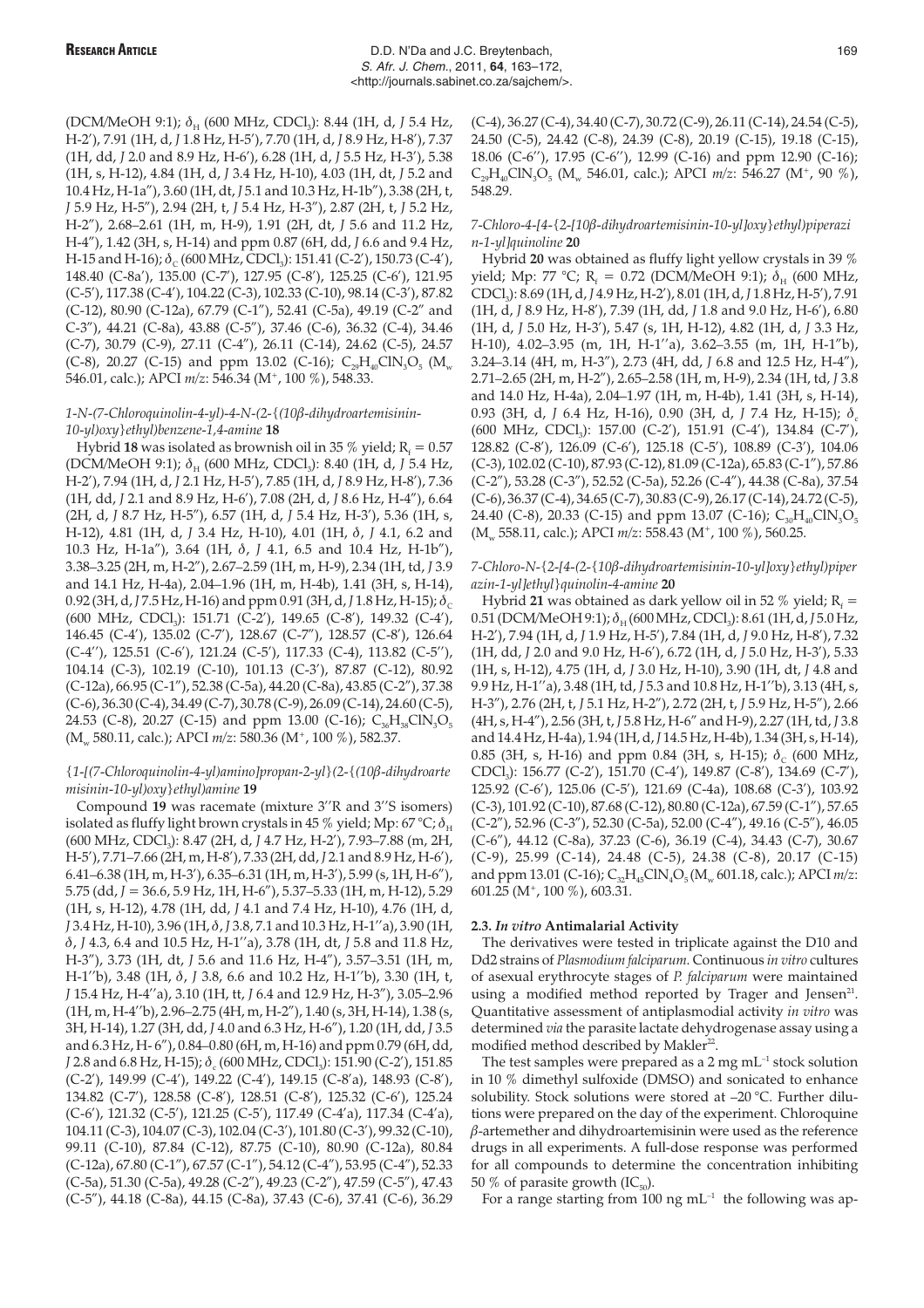plied: The starting concentration of 100 ng  $mL^{-1}$  was serially diluted, 2-fold in complete medium to give ten dilutions with the lowest concentration being  $0.2$  ng mL<sup>-1</sup>. Thus the concentrations considered were  $100$  ng mL<sup>-1</sup> , 50 ng mL<sup>-1</sup> , 25 ng mL<sup>-1</sup> , 12.5 ng  $\rm mL^{-1}$  , 6.25  $\rm ng\,mL^{-1}$  , 3.125  $\rm ng\,mL^{-1}$  , 1.56  $\rm ng\,mL^{-1}$  , 0.78  $\rm ng\,mL^{-1}$  ,  $0.39$  ng mL<sup>-1</sup> and  $0.195$  ng mL<sup>-1</sup> . The same dilution technique was used for all samples. The samples are tested in triplicate. The solvents to which the parasites were exposed to had no measurable effect on the parasite viability. The ethers and the hybrids were tested in the same experimental conditions but at different dates. The  $IC_{50}$ -values were obtained using a non-linear dose-response curve fitting analysis via Graph Pad Prism v.4.0 software, and the values on molar basis in Table 2 were obtained by dividing those on mass basis by the molecular weight of each compound.

# **3. Results and Discussion**

# **3.1. Chemistry**

# 3.1.1. *Artemisinin–EG Ethers*

The new ether derivatives of artemisinin **3**–**5b** and **6a**–**8** were prepared by treatment of DHA with an appropriate MEG or EEG, respectively, in the presence of boron trifluoride diethyl etherate ( $BF_3.Et_2O$ ) at room temperature, and were obtained with yields in the 7–51 % range. The purification was achieved by flash column chromatography on silica gel. An oxonium ion at position 11 has been suggested to be involved in the ether formation7 . In some cases a mixture of two isomers (**5a** and **5b**, and **6a** and **6b**) was formed and they were successfully separated. The configuration at the C-10 position of the ethers was assigned based on the vicinal coupling constant  $J_{\text{H-9:H-10}}^{23}$ .

A large coupling constant between H-9 and H-10 in the case of the 10 $\alpha$ -isomer,  $J_{H-9:H-10} = 9{\text -}10 \text{ Hz}^9$ , indicates the relative *trans* configuration. The  $10\beta$ -isomer, on the other hand has a small coupling constant,  $J_{H-9:H-10} = 3.6 - 5 Hz<sup>8</sup>$ . The relative configuration for such a compound is *cis*. Thus, compounds **3**, **4**, **5a**, **6a**, **7** and **8**, all with  $J_{H-9:H-10}$  values in the 4–5 Hz range were 10 $\beta$ -isomers. On contrary, compounds **5b** ( $J_{H-9:H-10}$  = 9.2 Hz) and **6b** ( $J_{H-9:H-10}$  = 9.3 Hz) were the  $10\alpha$ -epimers of  $5b$  and  $6b$ , respectively (Table 1). In  $^1\rm H$  NMR spectra of these, the signals of H-12, H-10 and OCH $_2$ appear up field whereas those of the  $10\beta$ -epimers all appear downfield<sup>23</sup>. Thus, in correlation with the yields, one can conclude that the experimental conditions favoured the formation of  $10\beta$ -epimers in majority.

In the <sup>1</sup> H NMR spectrum of DHA, the signals of H-12 and H-10 for the 10 $\beta$ -epimer appeared at  $\delta_H$  5.41 (s) and 4.8 (s), respectively, whereas for the 10 $\alpha$ -epimer they appeared at  $\delta_H$  5.33 (s) and 4.43 (s), respectively.

The 13C NMR spectrum of DHA showed signals at 104.99, 99.40, 88.62, 81,42, 52.87, 45.51, 37.65, 36.84, 34.61, 32.28, 25.60, 22.99, 22.72, 20.00 and 14.87 ppm corresponding to C-10, C-3, C-12, C-12a, C-5a, C-8a, C-9, C-4, C-7, C-6, C-14, C-5, C-8, C-15 and C-16, respectively. These signals were all present in the spectra of the ethers, confirming the presence of the DHA moiety in these compounds.

The chemical structures of the title compounds **3**–**8** were confirmed by NMR and FAB-MS data. The <sup>1</sup>H NMR spectra of compounds **3**–**5b** exhibited resonances in the 3.99–3.31 ppm region characteristic of methylene hydrogen of OCH<sub>2</sub>-CH<sub>2</sub>O belonging to MEG chain while the signal of  $OCH<sub>3</sub>$  hydrogen appeared as singlet in 3.37–3.31 ppm region. The <sup>1</sup> H spectra of ethers **6a**–**8** showed a signal in 3.97–3.45 ppm region characteristic of methylene hydrogen OCH<sub>2</sub>-CH<sub>2</sub>O belonging to EEG chain and the

**Table 1** Configurational information of compounds **3**–**8** and **16**–**21**.

| Compound | $J_{H-9:H-10}$ /Hz | Epimer   | Configuration C-10 |  |
|----------|--------------------|----------|--------------------|--|
| 1        |                    | β        | cis                |  |
| 3        | 4.8                | ß        | $^{\prime\prime}$  |  |
| 4        | 4.5                | β        | $^{\prime\prime}$  |  |
| 5a       | 4.3                | β        | $^{\prime\prime}$  |  |
| 5b       | 9.2                | $\alpha$ | trans              |  |
| 6a       | 4.5                | β        | cis                |  |
| 6b       | 9.3                | $\alpha$ | trans              |  |
| 7        | 4.6                | β        | cis                |  |
| 8        | 4.4                | β        | $^{\prime\prime}$  |  |
| 16       | 3.4                | β        | cis                |  |
| 17       | 3.4                | β        | $^{\prime\prime}$  |  |
| 18       | 3.4                | β        | $^{\prime\prime}$  |  |
| 19       | 3.3; 4.1           | β        | $^{\prime\prime}$  |  |
| 20       | 3.3                | β        | $^{\prime\prime}$  |  |
| 21       | 3.0                | β        | $^{\prime\prime}$  |  |

presence of  $CH<sub>3</sub>$  of ethyl hydrogen is confirmed by the signal between 1.25–1.00 ppm. The presence of the MEG chain in the structures of **3**–**5b** was further confirmed by the resonance of the methoxy (OCH<sub>3</sub>) carbon between 58.77 and 59.03 ppm, and OCH<sub>2</sub>-CH<sub>2</sub>O carbons between 71.64–67.53 ppm in <sup>13</sup>C spectra. In the structures of compounds **6a**–**8**, the presence of EEG chain was confirmed by the resonance of CH<sub>3</sub> of ethyl moiety between 15.08–12.40 while those of  $OCH_2$ -CH<sub>2</sub>O resonated between 70.86–66.36 ppm in the 13C NMR spectra. Furthermore, due to the close proximity to several asymmetric carbon centers on the DHA moiety, the methylene hydrogen on the carbon  $\alpha$ adjacent to the new ether oxygen are non-equivalent and thus appear as an AB quartet<sup>24</sup>.

## 3.1.2. *Artemisinin–Quinoline Hybrids*

The hybrids were obtained in yields varying from 35 to 59 % and their structure confirmed by NMR and MS spectroscopy.

Only two hybrids *viz.* **19** and **20** were solids, all others were either yellowish or brownish oils. Part of free bases hybrids **16–19** and **21** were treated with oxalic acid to obtain the oxalate salts **16a**–**19a**, and **21a**, primarily for solubility and stability reasons. DHA was supplied as a mixture of epimers, but only Ä-epimerr of 2-(10-dihydroartemisinoxy)ethylbromide **9** was obtained, therefore all synthesized hybrids were  $\beta$ epimers and were tested as such alongside the oxalate salts.

Here again, due to the close proximity to several asymmetric carbon centers on the DHA moiety, the methylene hydrogen on the carbon  $\alpha$  adjacent to the new ether oxygen in the structure of **9**, and therefore in those of hybrids **16**–**21**, are non-equivalent and thus appear as an AB quartet  $23$ .

Furthermore, only the relevant peaks for hybrids **16**–**21** were notated, and as the NMR data for the oxalate salts were a repetition of those of the free bases, only the latter are reported. Thus, the peaks of H-12, H-10 as well as those H-18a,b and H-19, protons of  $\alpha$  and  $\beta$  methylene carbon adjacent to O-17 of DHA are noticeable in the <sup>1</sup>H spectra of all hybrids. In the MS spectra of the hybrids, the presence of one chlorine atom can be deduced by the presence of two peaks in a 3:1 ratio separated by 2 mass units.

### **3.2.** *In vitro* **Antimalarial Activity**

#### 3.2.1*. Artemisinin–EG Ethers*

The new EG oligomeric ethers of artemisinin were tested *in vitro* against both the CQS and CQR strains of *Plasmodium*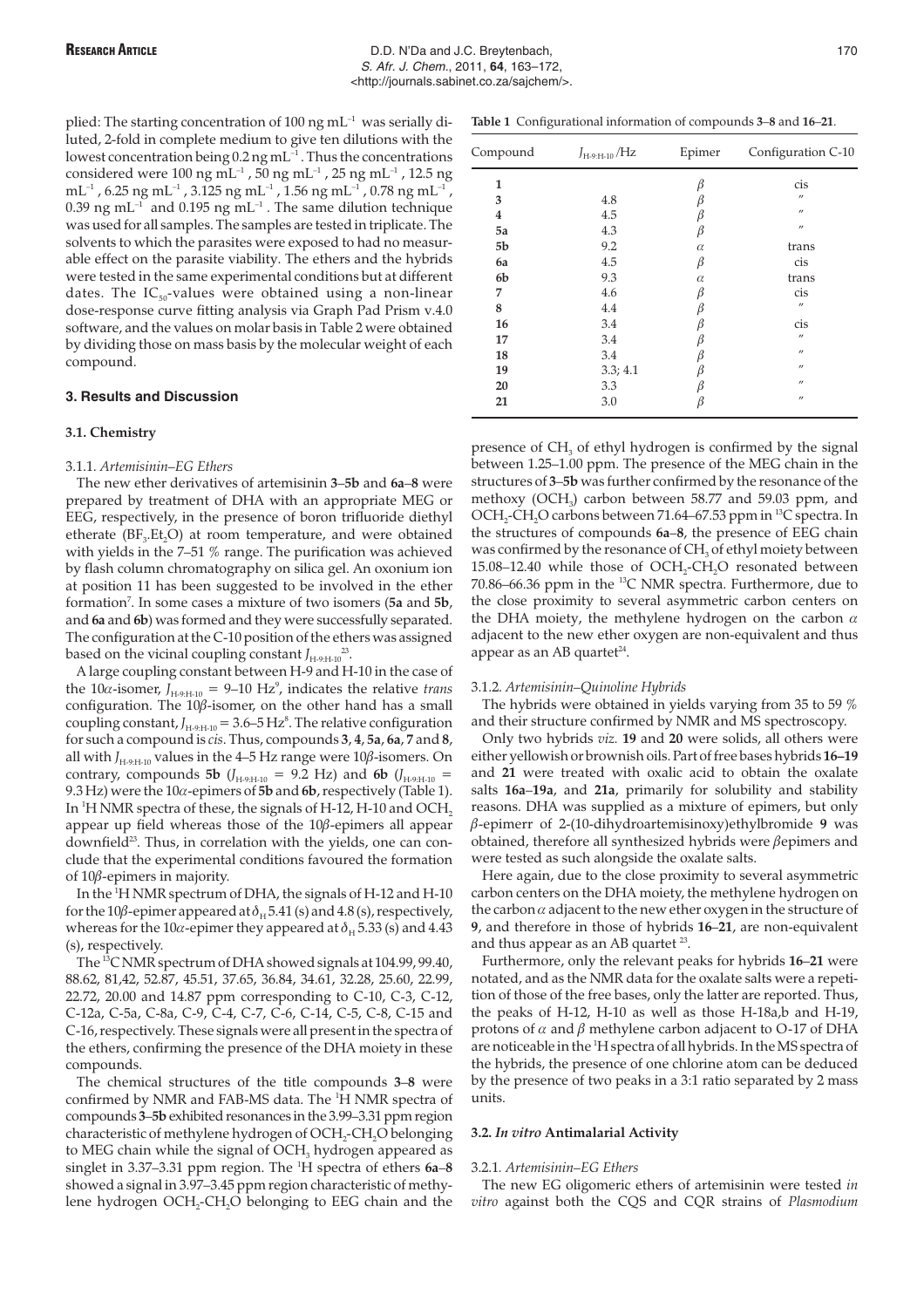## RESEARCH ARTICLE **RESEARCH ARTICLE EXECUTE:** D.D. N'Da and J.C. Breytenbach, 171 S. Afr. J. Chem., 2011, **64**, 163–172, <http://journals.sabinet.co.za/sajchem/>.

|  | <b>Table 2</b> In vitro antiplasmodial activity of synthesized artemisinin-PEG ethers and -quinoline hybrids |  |
|--|--------------------------------------------------------------------------------------------------------------|--|
|--|--------------------------------------------------------------------------------------------------------------|--|

| Compound        | n | D10: $IC_{50}$ /nM | S.D.  | Dd2: $IC_{50}/nM$ | S.D.  | RI             |
|-----------------|---|--------------------|-------|-------------------|-------|----------------|
| 3               | 2 | 0.245              | 0.049 | 0.510             | 0.007 | $\overline{2}$ |
| 4               | 3 | 0.045              | 0.002 | 0.039             | 0.001 | 0.9            |
| 5a              | 3 | 0.094              | 0.005 | 0.061             | 0.002 | 0.7            |
| 5b              | 3 | 0.051              | 0.006 | 0.030             | 0.002 | 0.6            |
| 6a              | 3 | 0.090              | 0.003 | 0.083             | 0.013 | 0.9            |
| 6 <sub>b</sub>  | 3 | 0.051              | 0.007 | 0.025             | 0.002 | 0.5            |
| 7               | 3 | 0.051              | 0.005 | 0.032             | 0.004 | 0.6            |
| 8               | 3 | 0.030              | 0.003 | 0.023             | 0.001 | 0.8            |
| $\beta$ -ARM    | 3 | 0.021              | 0.008 | 0.004             | 0.000 | 0.4            |
| CQ <sup>b</sup> | 3 | 0.060              | 0.004 | 0.473             | 0.013 | 7              |
| 16              | 3 | 0.084              | 0.022 | 0.153             | 0.002 | 1.8            |
| 16a             | 3 | 0.021              | 0.001 | 0.025             | 0.001 | 1.2            |
| 17              | 3 | 0.117              | 0.016 | 0.184             | 0.005 | 1.6            |
| 17a             | 3 | 0.014              | 0.003 | 0.020             | 0.001 | 1.4            |
| 18              | 3 | 0.030              | 0.003 | 0.069             | 0.002 | 2.3            |
| 18a             | 3 | 0.017              | 0.003 | 0.030             | 0.012 | 1.8            |
| $19*$           | 3 | 0.007              | 0.001 | 0.009             | 0.001 | 1.3            |
| 19a             | 3 | 0.008              | 0.001 | 0.011             | 0.002 | 1.4            |
| $20*$           | 3 | 0.034              | 0.002 | 0.075             | 0.005 | 2.2            |
| $21*$           | 3 | 0.218              | 0.022 | 0.300             | 0.076 | 1.4            |
| 21a             | 3 | 0.031              | 0.003 | 0.032             | 0.004 | $\mathbf{1}$   |
| <b>DHA</b>      | 4 | 0.005              | 0.001 | 0.002             | 0.000 | 0.4            |
| CQ              | 3 | 0.035              | 0.011 | 0.255             | 0.085 | 7.3            |

\*Tested as a suspension. n = Number of data sets averaged. Resistance index (RI) =  $IC_{50}$  Dd2/IC<sub>50</sub> D10. S.D. = standard deviation.

*falciparum*. All tested ethers were active against both the D10 and Dd2 strains. However, they were more active against the Dd2 strain, and showed comparable activity against the D10 strain as can be seen from their resistance index (RI) values in the 0.5 to 0.9 range (Table 2).

Ethers **3**, **5a** and **6a** were found less potent than ARM against either the D10 or Dd2 strain, while **5b**, **6b** and **7** showed less potency than ARM only against D10 strain. With the exception of compound **3** which was remarkably less potent than CQ against the parasites of the D10 strain  $[IC_{50}$  values; 0.245 *vs*. 0.06 nM], all other ethers showed potency similar to that of CQ against the same strain.

The activity against the CQ resistant strain revealed a picture slightly different from that against the sensitive strain. Indeed, all the ethers were active against the Dd2 strain. They were all less potent than ARM. However, compound **3** possessed potency similar to that of CQ (IC<sub>50</sub> values;  $0.51$  nM  $vs.$   $0.47$  nM), while all others were more potent than CQ.

In summary, compound **3** was distinctively the least active of all synthesized ethers irrespective of the strain while ether **8** was the most active. With activity comparable to that of ARM against both strains, and potency higher than that of CQ, the compound **8** lends itself as a good drug candidate to undergo pharmacokinetic studies to ascertain whether or not through that ether the half-life of artemisinin has been enhanced.

### *3.2.2. Artemisinin–Quinoline Hybrids*

Two reference antimalarial drugs, *viz.* CQ and DHA, were tested alongside the hybrids and their salts. The results showed that compounds **16a**, **17a**, **18** and **18a**, **19** and **19a**, **20**, and **21a** displayed a good antimalarial activity profile as they had potency comparable to that of CQ against the D10 strain, and were found more active than CQ against the Dd2 strain. However, **16a**, **17a**, **19** and **19a**, and **21a** were more active against the Dd2 strain-indicated by the the resistance index  $RI \leq 1.5$ . Hybrid

**19** and its oxalate **19a** displayed the best activity profile against both strains. Compounds **16**, **17** and **21** showed poor activity against the CQS strain, which was also seen against the CQR one.

Overall the oxalates had better antiplasmodial activity than their free base hybrids, presumably due to their better solubility in the testing aqueous medium. The good activity of some of these compounds against the Dd2 strain is in agreement with the results from previous studies<sup>25,26</sup>. All the synthesized compounds were less active than DHA irrespective of the strain. This a major setback as one of the objectives of the study was the search for more potent antimalarials in comparison with the current artemisinins.

### **4. Conclusion**

We have successfully synthesized series of ethylene glycol ethers and quinoline hybrids of artemisinin through derivatization at its 10-OH position. The *in vitro* antimalarial activity indicates that all the compounds were active against both D10 and Dd2 strains of *Plasmodium falciparum*. However, none of the compounds showed remarkably better activity than either artemether or dihydroartemisinin irrespective of the strain.

The majority of ethers showed higher potency than CQ against Dd2 strain. The artemisinin derivative **8** featuring 3 EO units and an ethyl side chain terminal group was the most active of all among the ethers. Hybrid **19** containing isopropyl linker on the other hand and its oxalate salt **19a** possessed the highest antimalarial activities, among the hybrids, and were indeed more potent than CQ against Dd2 strain.

Thus, ether **8,** and the hybrids **19** and **19a** lend themselves as good drug candidates to undergo further studies, namely pharmacokinetics, to ascertain whether or not the half-life of artemisinin has been increased through these compounds as one objective of this project was the search for long acting artemisinin derivatives.